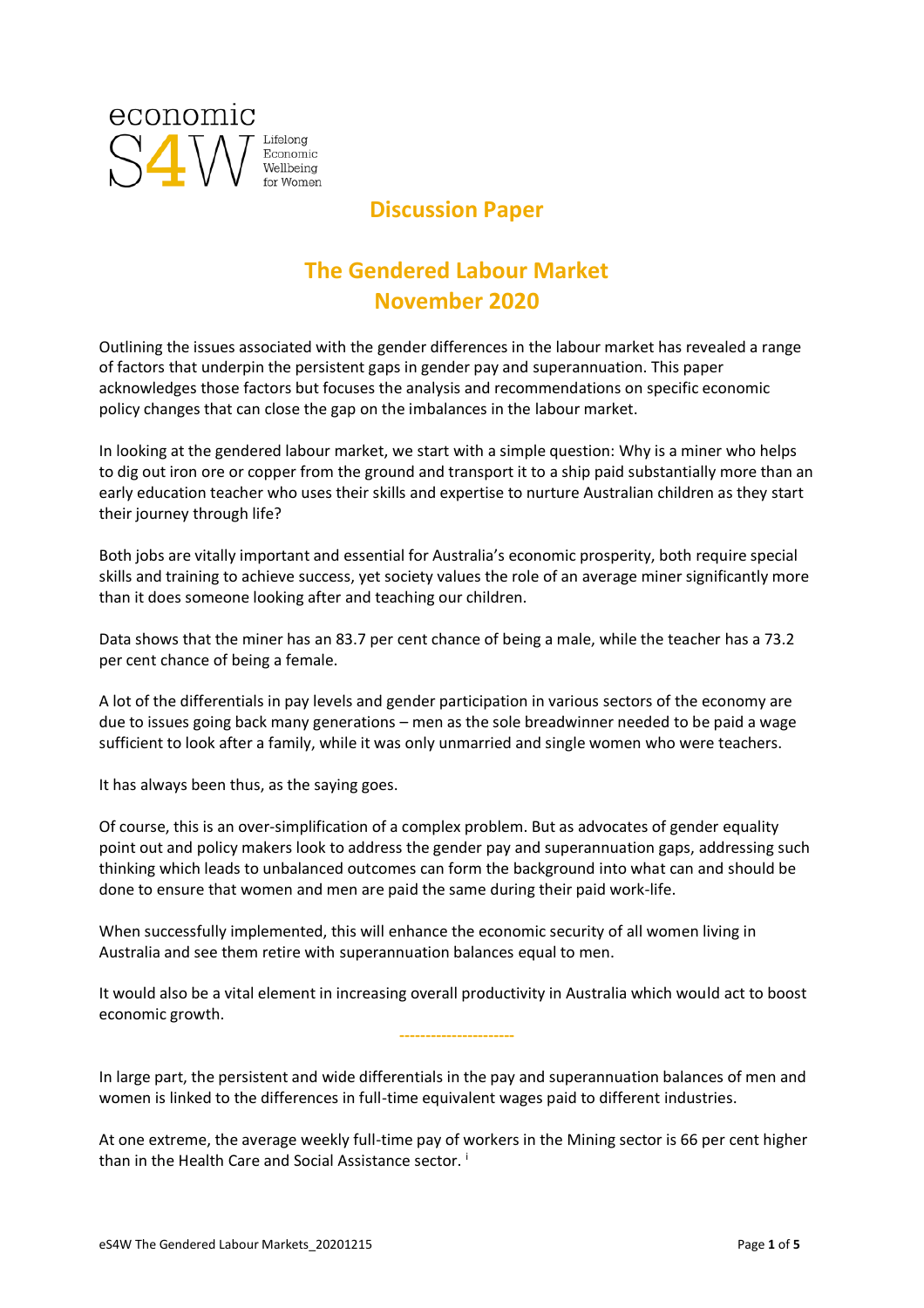Given that females make up 79.0 per cent of employees in Health Care and Social Assistance and just 16.3 per cent in Mining, the overall gender pay and therefore superannuation gaps have at their core the remunerated value of work for different sectors of the economy.

The Workplace Agenda Equality Agency (WGEA) prepared a comprehensive report and analysis which aggregated sectors by the gender of workers.<sup>ii</sup>

Those sectors with a 'dominant' gender were judged to have 60 per cent or more of one gender in that sector, while the mixed sectors had a broad 41 to 59 per cent female / male split.

According to WGEA calculations, the total average remuneration in female-dominated sectors for all employees was 15.0 per cent lower than male remuneration. In sectors with a mixed gender balance, this rose to a difference of 23.4 per cent while the 'pay gap' was 19.1 per cent in male dominated sectors.<sup>i</sup>

This pay gap is little changed over several decades and WGEA estimate that on current trends, the pay gap will not be eliminated until at least the middle of the 21<sup>st</sup> century.

It is difficult, if not impossible, to force broad gender workforce balance across all industries, although the opportunity for men and women to work in any sector they have the skills for and wish to participate in should be a given.

This is where the broad equality in education outcomes and schemes including those encouraging women to study STEM subjects are welcome.

Achieving greater economic security for women is therefore more likely if the pay differentials between sectors is closed. This will not always be achievable given the current flexibility in the workplace, but it can be influenced by pay settings set by various agencies, including the Fair Work Commission. Public sector wages can be directly influenced by Federal and State governments and this is one of the recommendations of this Report.

Many generations of societal stereotypes mean work done in mining is valued more than in health care and teaching. This is reflected in overall pay rates. There is little evidence of these pay gaps and female / male participation rates materially changing in structural terms in recent years. In other words, sectors that were male dominated and highly paid two decades ago are still male dominated and highly paid today.

This is despite success in closing the gender education gap, which means as many females and males are completing Year 12 and tertiary education studies. There was a large education gap between boys and girls as recently at the late 1990s.

Eliminating the gender education gap was seen as a fundamental requirement to give females the opportunity to work in high paying jobs. While this has largely been achieved, this skill equalisation on a gender basis is not showing up in an equalisation of pay on a gender basis.

One reason, which is argued in many eS4W reports, is because of a lack of affordable and accessible childcare. Difficulties, including the cost, of childcare has discouraged many women from achieving management positions across all sectors and as such has been a critical factor in perpetuating the gender pay gap.

As many women gain expertise and experience and, like their male counterparts, are starting to gain promotions to management and executive roles, parenting often begins. A lack of affordable and accessible childcare opportunities means than many mothers do not return to paid work and have the opportunity to be promoted to senior, high paying, roles.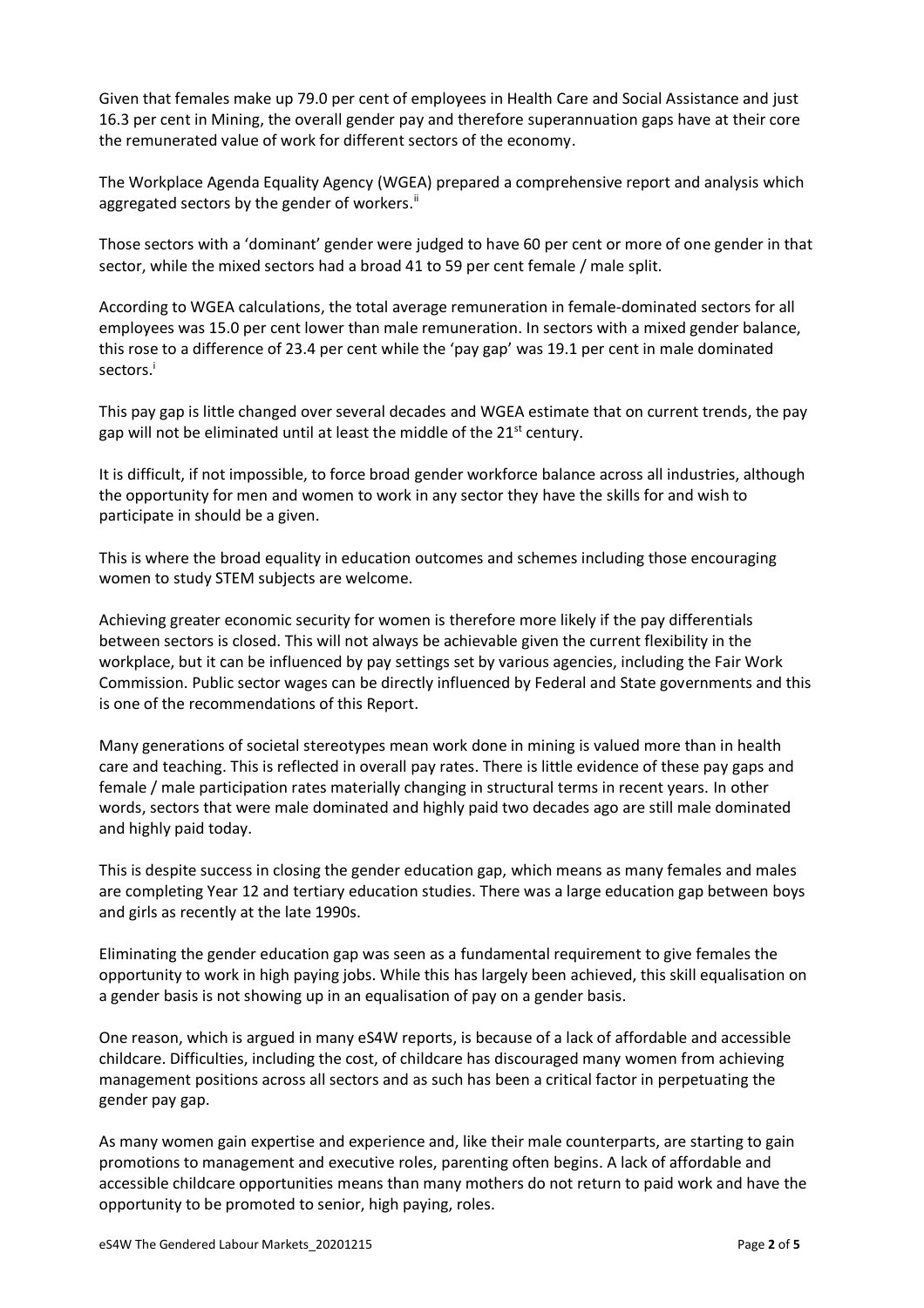As previous eS4W papers have shown, there is a strong and undeniable correlation between access to childcare and the workforce participation of mothers.

This is why accessible and affordable childcare remains a simple yet effective reform that will boost the economic security of women.

In terms of the gendered labour market issues, Table 1, below, shows the latest average weekly earnings data by industry and by gender. Males are paid 16.2 per cent more than females for a fulltime role. This is the case in every sector expect for "other services" which includes non-wage income and equates to \$253.60 a week or over \$13,000 per annum.

The fact that the pay gap is evident across the board, including in sectors with a high ratio of women, suggests that there is a structural component to the gender wage gap as workers gain experience and are promoted to management roles.

|                                               | Total \$ | Males \$ | <b>Females \$</b> | Difference \$ |
|-----------------------------------------------|----------|----------|-------------------|---------------|
| <b>Mining</b>                                 | 2,697.50 | 2,764.20 | 2,325.50          | 438.70        |
| <b>Manufacturing</b>                          | 1,526.80 | 1,557.70 | 1,414.10          | 143.60        |
| Electricity, gas & water                      | 1,907.70 | 1,950.70 | 1,753.30          | 197.40        |
| Construction                                  | 1,683.00 | 1,719.80 | 1,450.00          | 269.80        |
| <b>Wholesale trade</b>                        | 1,591.50 | 1,656.90 | 1,437.00          | 219.90        |
| <b>Retail trade</b>                           | 1,259.80 | 1,307.30 | 1,188.30          | 119.00        |
| <b>Accommodation &amp; food services</b>      | 1,139.30 | 1,190.80 | 1,076.00          | 114.80        |
| Transport, postal & warehousing               | 1,662.10 | 1,718.40 | 1,451.70          | 266.70        |
| Information media & telecommunications        | 2,033.40 | 2,163.30 | 1,784.70          | 378.60        |
| <b>Finance &amp; insurance services</b>       | 2,105.80 | 2,248.50 | 1,739.80          | 508,70        |
| Rental, hiring & real estate services         | 1,561.30 | 1,693.70 | 1,372.00          | 321.70        |
| Professional, scientific & technical services | 1,965.70 | 2,157.00 | 1,638.00          | 519.00        |
| <b>Administrative &amp; support services</b>  | 1,537.90 | 1,644.20 | 1,372.50          | 271.70        |
| <b>Public administration &amp; Safety</b>     | 1,801.90 | 1,846.90 | 1,740.20          | 106.70        |
| <b>Education &amp; training</b>               | 1,825.70 | 1,987.00 | 1,743.50          | 243.50        |
| Health care & social assistance               | 1,624.60 | 1,913.00 | 1,505.00          | 408.00        |
| <b>Arts &amp; recreation services</b>         | 1,523.80 | 1,590.50 | 1,420.80          | 169.70        |
| <b>Other Services</b>                         | 1,339.30 | 1,336.30 | 1,344.20          | $-7.90$       |
| <b>Total All Industries</b>                   | 1,713.90 | 1,812.00 | 1,558.40          | 253.60        |

#### **Table 1: Average Weekly full-time earnings: by industry and by gender – May 2020**iii

Table 2 below orders industries by the level of average weekly earnings and then indicates the proportion of females in each industry. Industries with more than 45 per cent female employees are highlighted by bolding.

Only one on the top five earnings sectors (over \$1,900 a week) has more than 45 per cent female employment, this moves to 3 in the top 10 paying sectors but concerningly, moves to 6 of the bottom 9 paying industries (under \$1,625 a week) having more than 45 per cent female employment.

The two lowest income sectors, retail trade (\$1,259.80 a week) and accommodation and food services (\$1,139.30 a week) have a 55 per cent representation for female workers.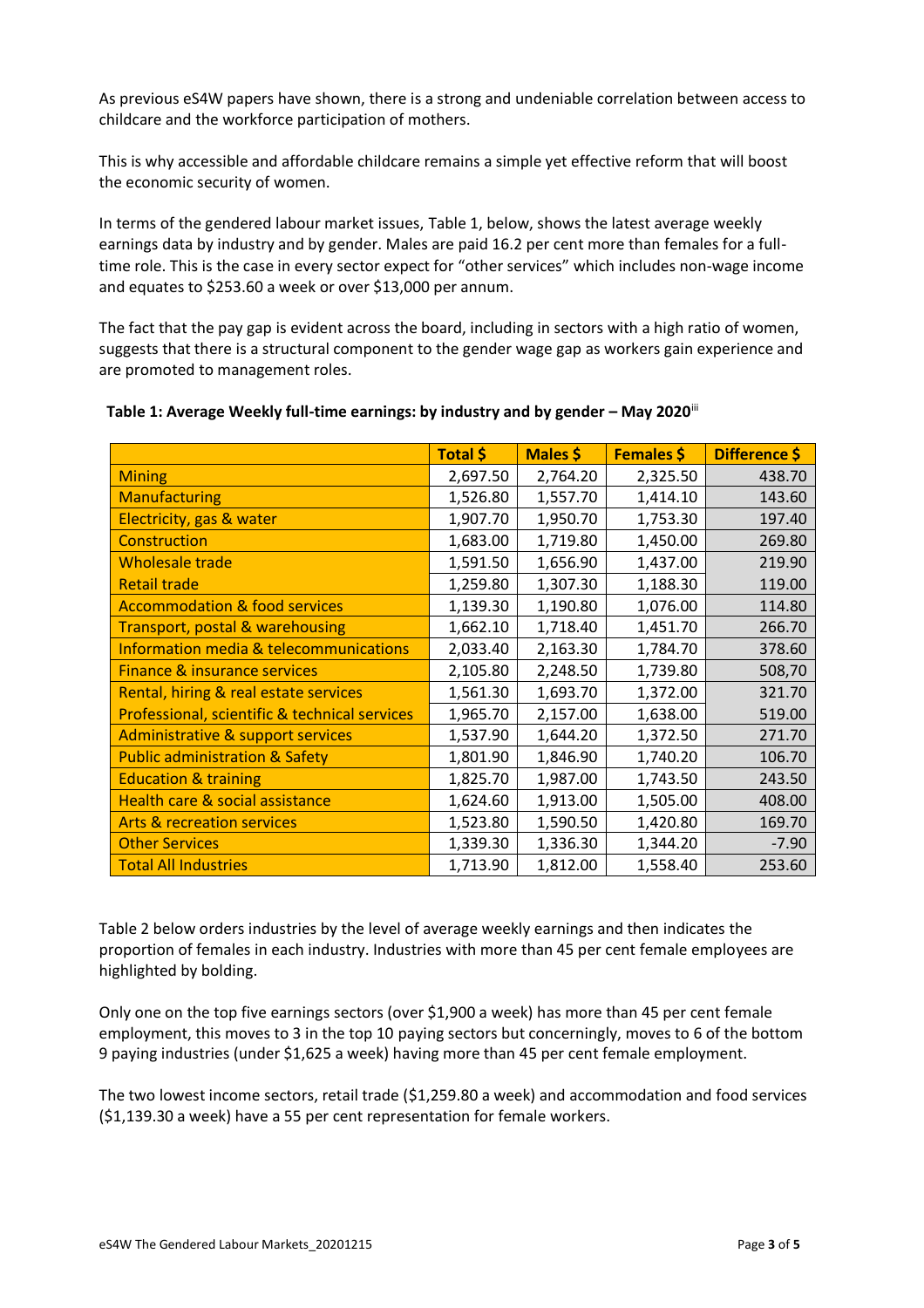This analysis is helpful when it comes to judging the policy action needed to address the gender pay gap. One policy recommendation is to have the government advocating for higher wage increases for the lowly paid and female dominated industries. These are mainly public service jobs which makes such reforms easier to implement. Granting a pay rise that is 0.5 per cent per annum above the aggregate pay increase will, for example, narrow the overall gender pay gap by approximately 4 percentage points over a decade.

While this is predominantly in public sector occupations, it will impact private sector wages, albeit with a lag.

|                                                  | <b>Total pay</b> | % of workforce |
|--------------------------------------------------|------------------|----------------|
|                                                  | 2020             | female 2018    |
| <b>Mining</b>                                    | 2,697.50         | 16.3           |
| <b>Finance &amp; insurance services</b>          | 2,105.80         | 48.1           |
| Information media & telecommunications           | 2,033.40         | 42.0           |
| Professional, scientific & technical services    | 1,965.70         | 43.3           |
| Electricity, gas & water                         | 1,907.70         | 23.8           |
| <b>Education &amp; training</b>                  | 1,825.70         | 73.2           |
| <b>Public administration &amp; Safety</b>        | 1,801.90         | 48.8           |
| Construction                                     | 1,683.00         | 12.0           |
| Transport, postal & warehousing                  | 1,662.10         | 20.9           |
| <b>Health care &amp; social assistance</b>       | 1,624.60         | 79.0           |
| <b>Wholesale trade</b>                           | 1,591.50         | 34.7           |
| <b>Rental, hiring &amp; real estate services</b> | 1,561.30         | 48.5           |
| <b>Administrative &amp; support services</b>     | 1,537.90         | 51.5           |
| <b>Manufacturing</b>                             | 1,526.80         | 29.5           |
| <b>Arts &amp; recreation services</b>            | 1,523.80         | 46.4           |
| <b>Other Services</b>                            | 1,339.30         | 43.6           |
| <b>Retail trade</b>                              | 1,259.80         | 55.0           |
| <b>Accommodation &amp; food services</b>         | 1,139.30         | 54.9           |

#### **Table 2: Average weekly earnings and proportion of female workers**iv

Analysis of the labour market through a gendered lens is important. The divergences in pay needs to enter further into decisions of pay decisions and rulings by the Commonwealth and State and Territory governments and the Fair Work Commission when pay issues and rates are negotiated

The slow pace of progress over the past few decades in closing the gender pay and superannuation gaps suggests that past policy reforms have been too timid and short of what is required to achieve financial equality on a gender basis in a reasonable time frame. This is the end goal of the work of economic Security4Women.

The COVID-19 recession has muddied the waters on progress in gender equality with an initial hit to female employment, hours worked and wages in March, April and May 2020. Since then, there is tentative evidence that the recovery in employment has been more favourable for women.

In the COVID-19 crisis, it was female dominated sectors that provided much of the support for society especially in areas of health and age care, education and accommodation and food services.